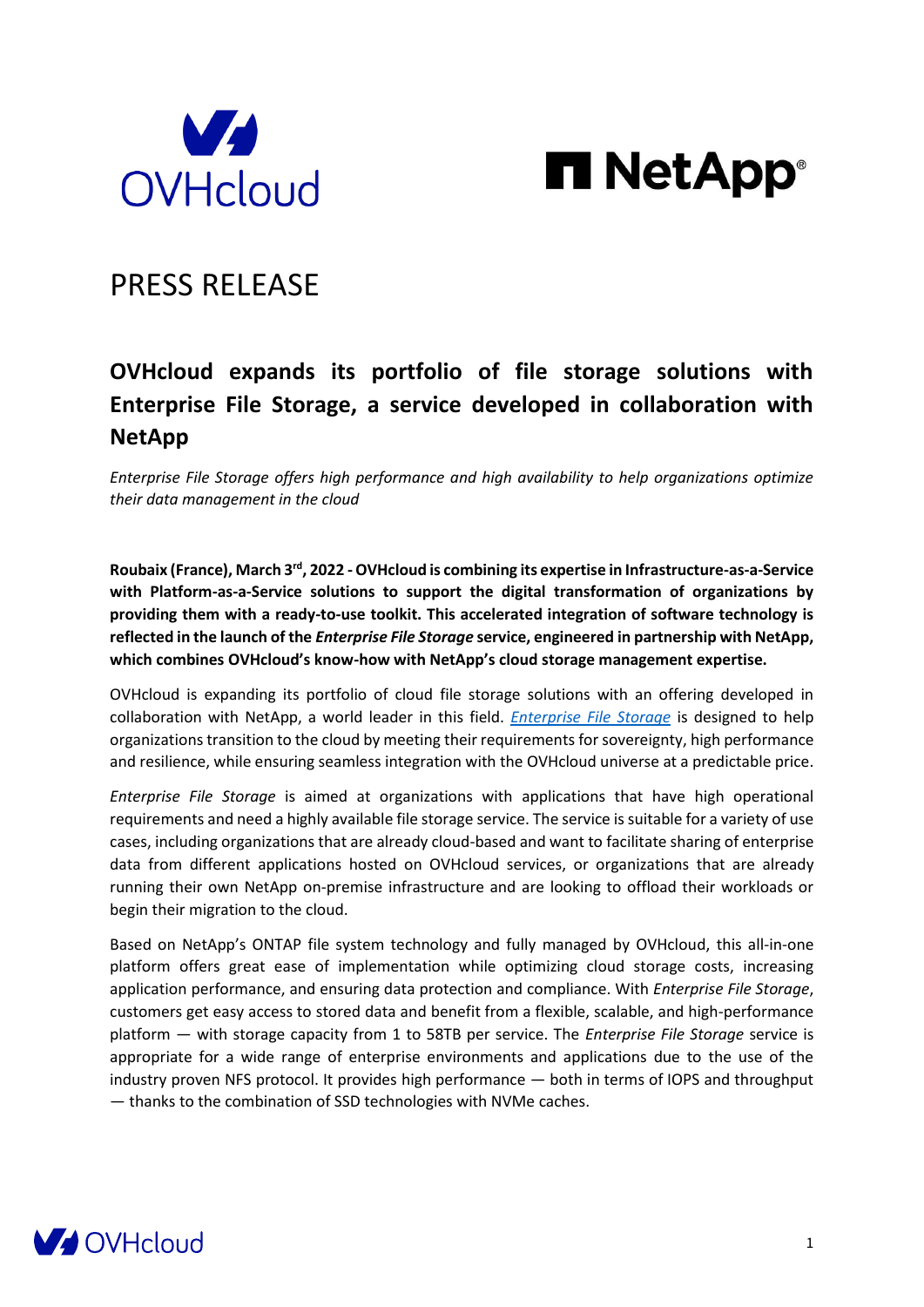"As Hybrid Cloud is a high priority for over 77% of NetApp customers, first party cloud services based on NetApp ONTAP are instrumental to make these projects become reality." Says **Peter Wüst, VP CTO WW Enterprise & Commercial Business, NetApp**. "We are glad to see OVHCloud making the choice of NetApp as a trusted technology partner for their Enterprise File Storage service".

"*We are pleased to work with a recognized expert partner like NetApp to help our customers maximize and get the most out of their data by providing a unified experience across our various cloud storage solutions,"* said **Thierry Souche, Chief Technology Officer at OVHcloud**. *"Our customers can now access highly efficient and available storage resources, leveraging key features of ONTAP software and fully managed by OVHcloud.*"

With over two decades of expertise in digital infrastructure services, OVHcloud has developed an industrial model that preserves the technological and operational sovereignty of customers, while deploying environmentally friendly and resource-efficient technologies. Designed and engineered in the Group's own data centers, all OVHcloud solutions guarantee total data reversibility and immunity to extraterritorial laws. The infrastructure operated by OVHcloud meets the highest security and data protection standards, in line with ISO27001 certification, as well as GDPR compliance. Like all of the European leading cloud provider's solutions, *Enterprise File Storage* features an outstanding price/performance ratio in the industry and allows organizations to maintain control of their cloud strategy with predictable pricing and the choice of data location. In addition, because NetApp is an industry standard, *Enterprise File Storage* frees organizations from any technical lock-in and provides business continuity outside an OVHcloud environment.

*Enterprise File Storage* is already available in data centers in Roubaix (France) and Frankfurt (Germany). The solution will be deployed in a very short term in Beauharnois (Canada), then will be rolled out in further geographies.